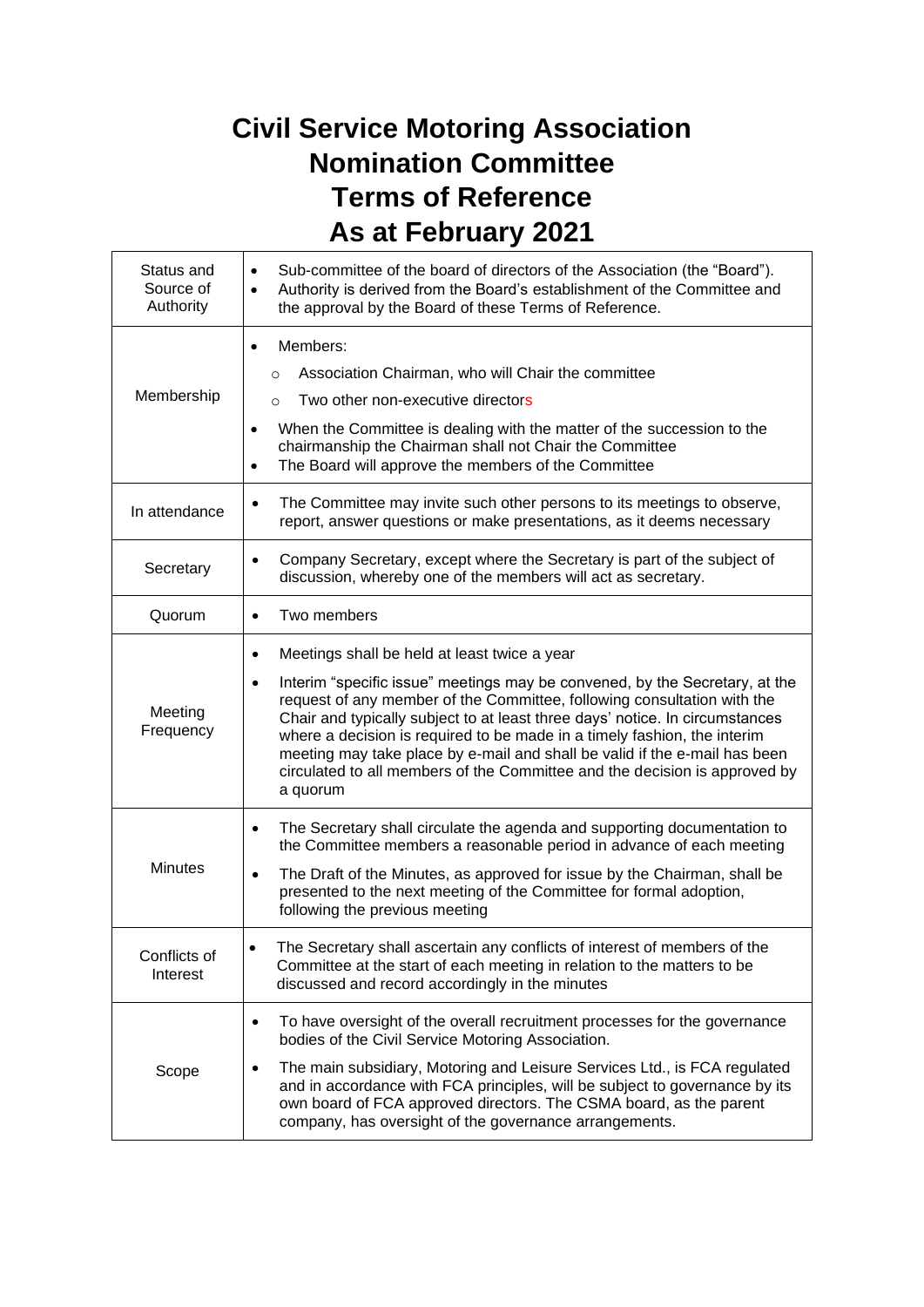| Main Purpose           | To review and evaluate the composition and structure of the Board, taking<br>٠<br>into account the objective of ensuring that the Board should have a<br>reasonably diverse composition of skills, experience and background;                                                                                       |
|------------------------|---------------------------------------------------------------------------------------------------------------------------------------------------------------------------------------------------------------------------------------------------------------------------------------------------------------------|
|                        | Ensure there is a robust succession planning process for Directors and<br>$\bullet$<br>other senior governance positions in the Association, such as Governors.                                                                                                                                                     |
|                        | Define the roles and capabilities necessary for those appointments in light of<br>$\bullet$<br>the challenges and opportunities facing the Association;                                                                                                                                                             |
|                        | Prescribe and monitor the continuing professional development of the Board<br>$\bullet$<br>in light of the Association's requirements for the position;                                                                                                                                                             |
|                        | Make recommendations for appointments to the Board for approval by the<br>٠<br><b>Board</b>                                                                                                                                                                                                                         |
|                        | Review recommendation from the club council for Governor appointments,<br>$\bullet$<br>prior to recommendation to the Board.                                                                                                                                                                                        |
|                        | Ensure there is a formal, rigorous and transparent procedure for the<br>٠<br>appointment of new directors to the Board                                                                                                                                                                                              |
| Decide                 | The appointment and selection process for NEDS and, in conjunction with<br>1.<br>the CEO, have oversight of the recruitment process for executive directors.<br>In conjunction with the relevant line manager, determine the job description<br>2.<br>for Director or other senior governance roles as appropriate. |
|                        | 1. All proposed appointments to the Board, whether NED or executive                                                                                                                                                                                                                                                 |
|                        | 2. Membership of the Audit, Remuneration Committees.                                                                                                                                                                                                                                                                |
| Recommend <sub>1</sub> | 3. Succession Planning process for Directors and Governors.                                                                                                                                                                                                                                                         |
|                        | 4. Where appropriate inform the board and have influence over succession<br>planning processes for other areas of governance within the Association, such<br>as the Club Council.                                                                                                                                   |
| <b>Guidance Notes</b>  | 1. When making any decision or recommendation, the Committee must have<br>regard to the UK Corporate Governance Code whilst recognising the traditions<br>and nature of the Associations governance structure                                                                                                       |
|                        | 2. The Committee shall evaluate the balance of skills, knowledge and<br>experience on the Board and, in the light of the evaluation, prepare a description<br>of the role and capabilities required for any particular appointment                                                                                  |
|                        | 3. The Committee shall ensure that due regard is had to the promotion of<br>diversity within the Association                                                                                                                                                                                                        |
|                        | 4. The Chairman of the Board will be responsible for conducting a performance<br>review for each NED and giving appropriate feedback, on at least an annual<br>basis. The Chairman will receive a review conducted by a nominated NED on<br>behalf of the board.                                                    |
|                        | 5. Where making a decision or recommendation the Committee shall consider<br>the material risks impacted by the decision / recommendation                                                                                                                                                                           |
|                        | <b>Effectiveness</b>                                                                                                                                                                                                                                                                                                |
|                        | 6. To perform his or her role effectively, each Committee member will need to<br>develop and maintain his or her skills and knowledge, including an<br>understanding of the Committee's responsibilities and of the Association's<br>business, operations and risks                                                 |